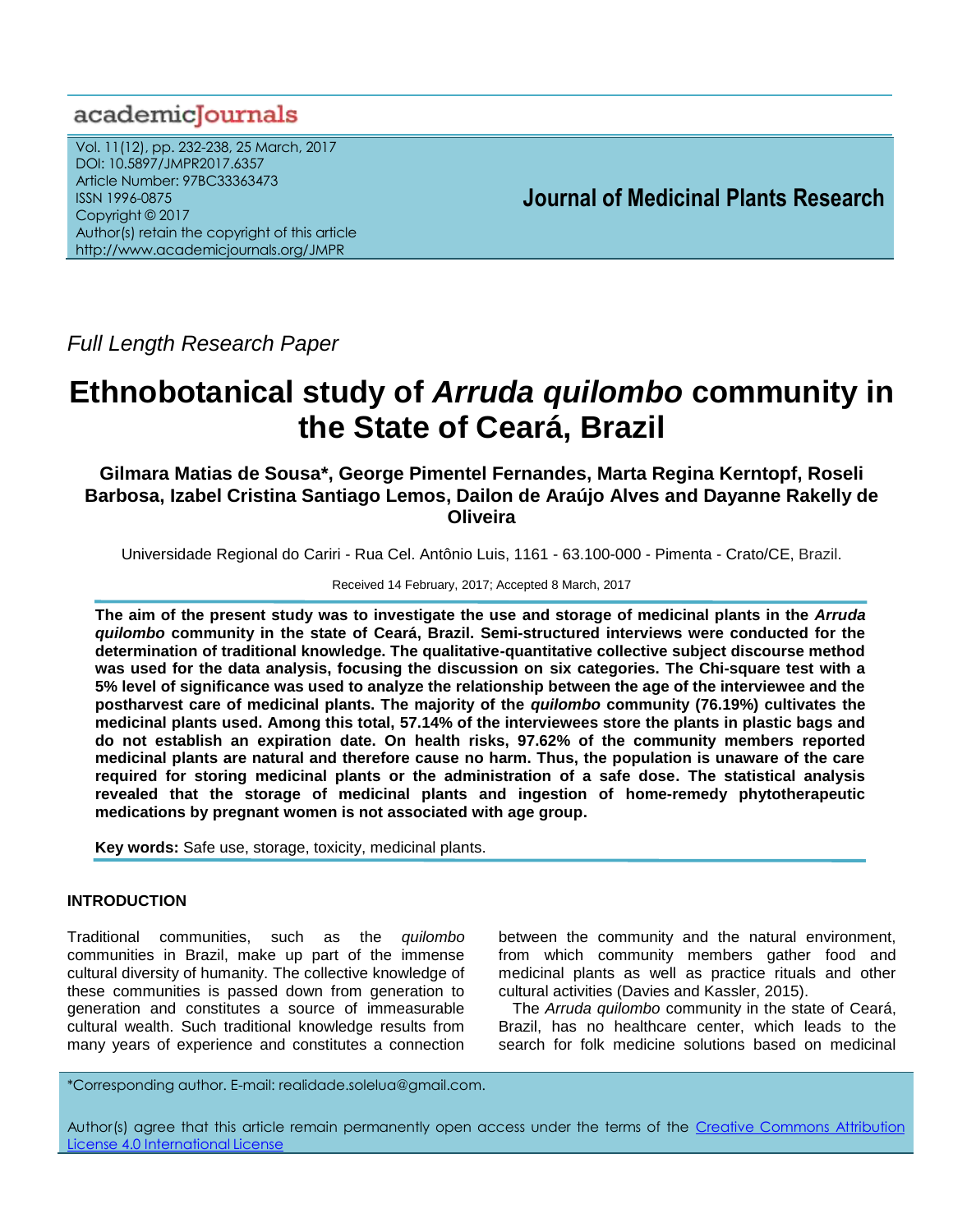plants, such as the use of herbal brews, shamans and healers as well as other folk practices (Marques, 2010). However, the use of such products does not exempt the user from the toxic effects such medicines can cause. Thus, an investigation was performed to identify how this community uses medicinal plants. The authors analyzed the planting, harvesting, modes of preparation, doses and storage of medicinal plants, all phases of which could be subject to contamination. The situation was more serious when the plants were collected from roadsides or near farms on which pesticides are used, which could lead to the accumulation of pollutants and toxic substances. This possibility is accentuated at more vulnerably time, such as during pregnancy, when the consumption of medicinal plants should be avoided (Araujo et al., 2014).

The aim of the present study was to investigate the use of medicinal plants in the *Arruda quilombo* community in the municipality of Araripe, state of Ceará, Brazil. The authors analyzed the storage of medicinal plants, doses ingested and the relationship between the method of storage and age as well as the restrictions to the consumption of plant-based "medicines" as a function of age.

#### **MATERIALS AND METHODS**

#### **Study area**

The *Arruda quilombo* is located in a rural area of the municipality of Araripe (7° 11' 44.37"S; 40° 15' 23.76"W) in the state of Ceará, Brazil (Figure 1), approximately 17 km from the center of the city. The *quilombo* families previously occupied the *Coqueiro* site during the time of slavery in the  $18<sup>th</sup>$  century. In 1980, the families migrated to a location denominated *Bolandeira dos Estevãos,* which is currently called *Arruda*. The land was acquired through a purchase and in 2010, the members of the community requested the permission from the federal government to increase the acreage due to the fact that the land was insufficient for the sustenance of the group. The community is formed by 39 residences made up of the remainder of the *quilombos* that practice subsistence farming. The community relies on water from cement cisterns, electricity and a school for children (Marques, 2010).

#### **Ethnobotantical survey**

After clarifications regarding the project and the obtainment of the community's authorization through the signing of the statement of informed consent, the project was submitted to the Human Research Ethics Committee of *Universidade Regional do Cariri* (URCA) in compliance with Resolution 510/2016 of the Brazilian National Board of Health, which determines the ethical guidelines for research involving human subjects. Approval was obtained from the committee (process number: 51480515.5.0000.5055). Due to the fact that the traditional knowledge investigated was in a *quilombo* community, the project was sent for authorization by the National Artistic and Historical Heritage Institute [*Instituto do Patrimônio Artístico e Histórico Nacional (IPHAN)*] and subsequently directed to the Genetic Heritage Management Committee [*Conselho* *de Gestão do Patrimônio Genético (CGEN)*], which is linked to the Secretary of the Environment. Semi-structured interviews with appropriate, accessible language were conducted with the *quilombo* community (Albuquerque et al. 2010) between April and June 2016. A representative of each family was interviewed, totaling 42 informants.

#### **Data analysis**

The socioeconomic data of the interviewees were analyzed using descriptive statistics (percentage and frequency data). The questionnaires were analyzed using the qualitative-quantitative collective subject discourse (CSD) method. The *Quali Quanti Soft* program, with licensing linked to *URCA* (Lefevre and Lefevre, 2005) was used for this step. The collective discourses were identified numerically from 1 to 6 and groups into six discussion categories according to the question. The chi-square test of independence was used to analyze the proportion of the safe use of plant resources. The level of significance was set to 5%.

# **RESULTS AND DISCUSSION**

In the remaining *Arruda quilombo* community, the female gender accounted for 83.33% of the interviewees, which is similar to findings described in previous ethnobotanical studies (Arnous et al., 2005; Freitas et al., 2012). With regard to schooling, none of the community members had a university education, 33.33% were illiterate and 66.67% had attended school, but did not continue their studies. Among the latter group, 54.77% had an elementary school education and 11.9% had an incomplete high school education. The difficulty in attending school in the *Arruda quilombo* community is associated with the absence of schools in the location to continue one"s studies through to the end of high school. With regard to marital status, 83.33% of the interviewees were married and 16.67% were single. This demonstrates the importance of marriage, which is a way for outsiders to become legal members of *quilombo* community (Marques, 2010). A total 35.71% of the interviewees were older than 50 years of age.

During the interview, the source of knowledge was identified. For this first discourse, the following question was posed: From whom did you learn to use medicinal plants? The answer corresponded to *CSD* 1:

"*I learnt from the older ones here– my mother, grandmother, mother-in-law, great grandmother, aunt, my husband's grandmother, my father and older people in Coqueiro. My grandmother was a blesser; blessed people here and in Coqueiro. My aunt prayed here and my mother is a blesser here and a healer for the children here."*

It is evident by *CSD* 1 that the responsibility of traditional knowledge regarding plants falls to the older people, who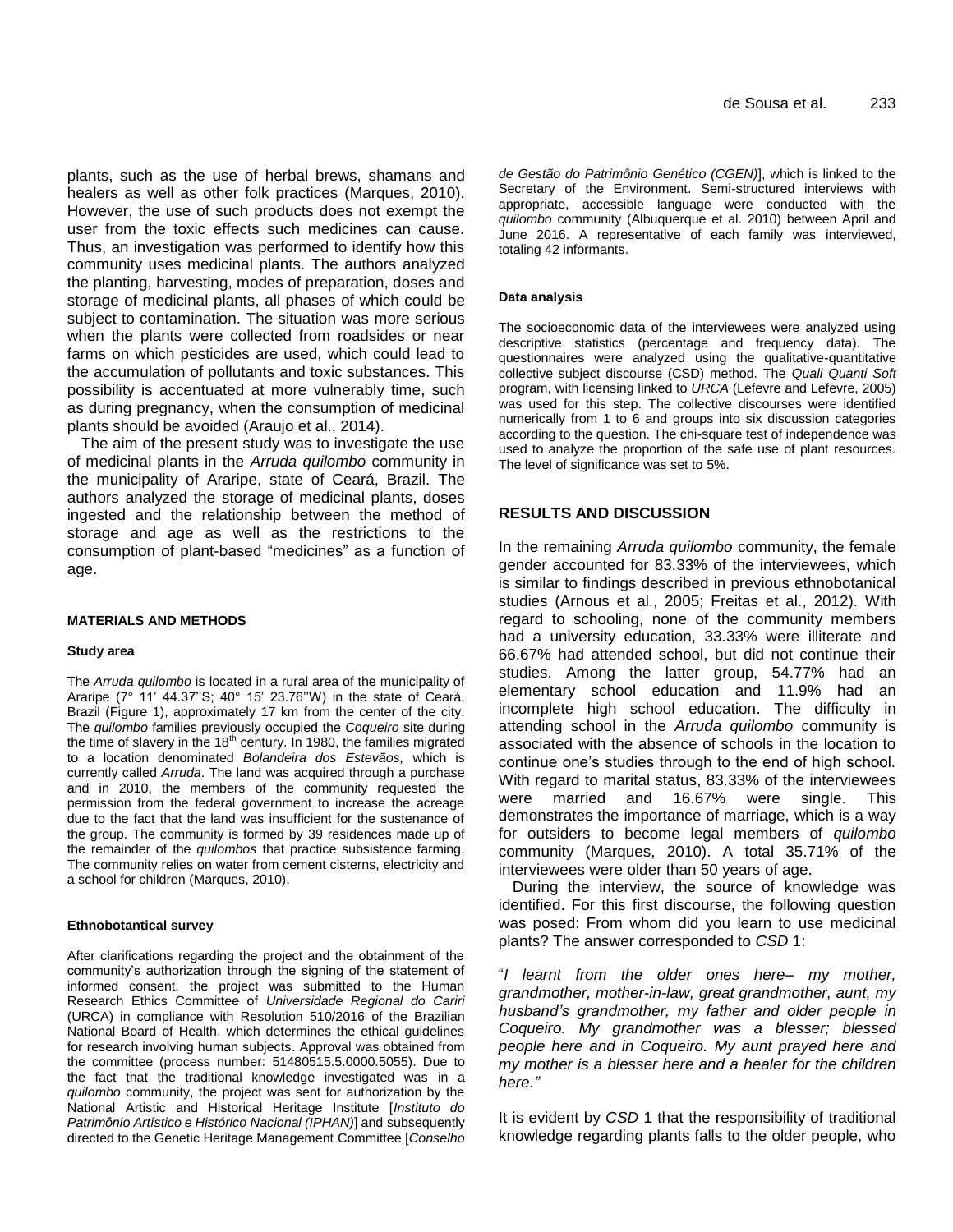

**Figure 1.** Location of municipality of Araripe in state of Ceará, Brazil, IPECE, 2014

pass this knowledge down to the younger individuals. Older individuals are known in their communities as local specialists due to their considerable knowledge on plants and/or animals in the region (Albuquerque et al., 2010). Thus, the blessers and healers of the *Arruda quilombo* are designated specialists in the community due to their knowledge regarding medicinal plants, herbs and potions. Their immemorial knowledge earns these individuals respect and admiration in the community and it is through these individuals that knowledge on the use of medicinal plants propagates. The origin of the medicinal plants used in the *quilombo* community is divided among cultivation in one"s own yard (76.19%), gathering from nearby woods (19.05%) and, in some cases, purchasing (4.76%). *CSD* 2 presents the answer to the following question: Where did you find the plant mentioned?

*CSD 2: "I plant it here in the yard. I plant it and take care of it so it does not die with the drought. When there is none here around the house, I look for it at my mother's house or a neighbor's house. I get cinnamon from the woods nearby and I get ipecac root from the field. I get catingueira* [*Caesalpinia pyramidalis*] *from the woods, but the drought kills everything. I also get "purging potato"*  [*Operculina macrocarpa] and umburana-de-cheiro* [*Amburana cearensis*] *from the nearby woods. Others I buy at the market in Araripe. I buy mustard, others I plant in the yard. I plant everything at my house. We plant and have to take special care so that nothing dies."*

*CSD* 2 demonstrates that cultivation favors the propagation of medicinal plants. Treatment aimed at curing or alleviating an illness with medicinal plants has increased in developing countries due to the difficult access to hospital facilities, exams and conventional pharmaceuticals as well as the ease of cultivating medicinal herbs (Junior et al., 2005). This is similar to what was observed in the community studied herein, in which members need to travel 3 km to a health unit in the district of Pajeú to treat a simple health problem or 17 km to the center of the city of Araripe for hospital care in more serious cases. Due to transportation difficulties, the distance constitutes an obstacle to the *quilombo* community with regard to treating health problems and the members therefore turn to treatment with medicinal herbs (Marques, 2010).

In *CSD 3,* the storage of medicinal plants in the *quilombo* community was investigated through the following question: Do you store part of the plant for when you will need it at a future date? How do you store it?

*DCS 3: "When it dries in the sun, I pull up the plant, put it in a plastic bag and store it; peppermint, rue, dill weed, lemon grass, eucalyptus, Mexican mint, ipecac root– I store it all. Pull up the plant, dry it and store it. I get a bag, put it inside and hang it in the living room. It lasts a long time before running out. Some even get moldy. I dry rosemary in the sun and put it in a can and it lasts for a long time. I buy garlic and marcela* [*Achyrocline*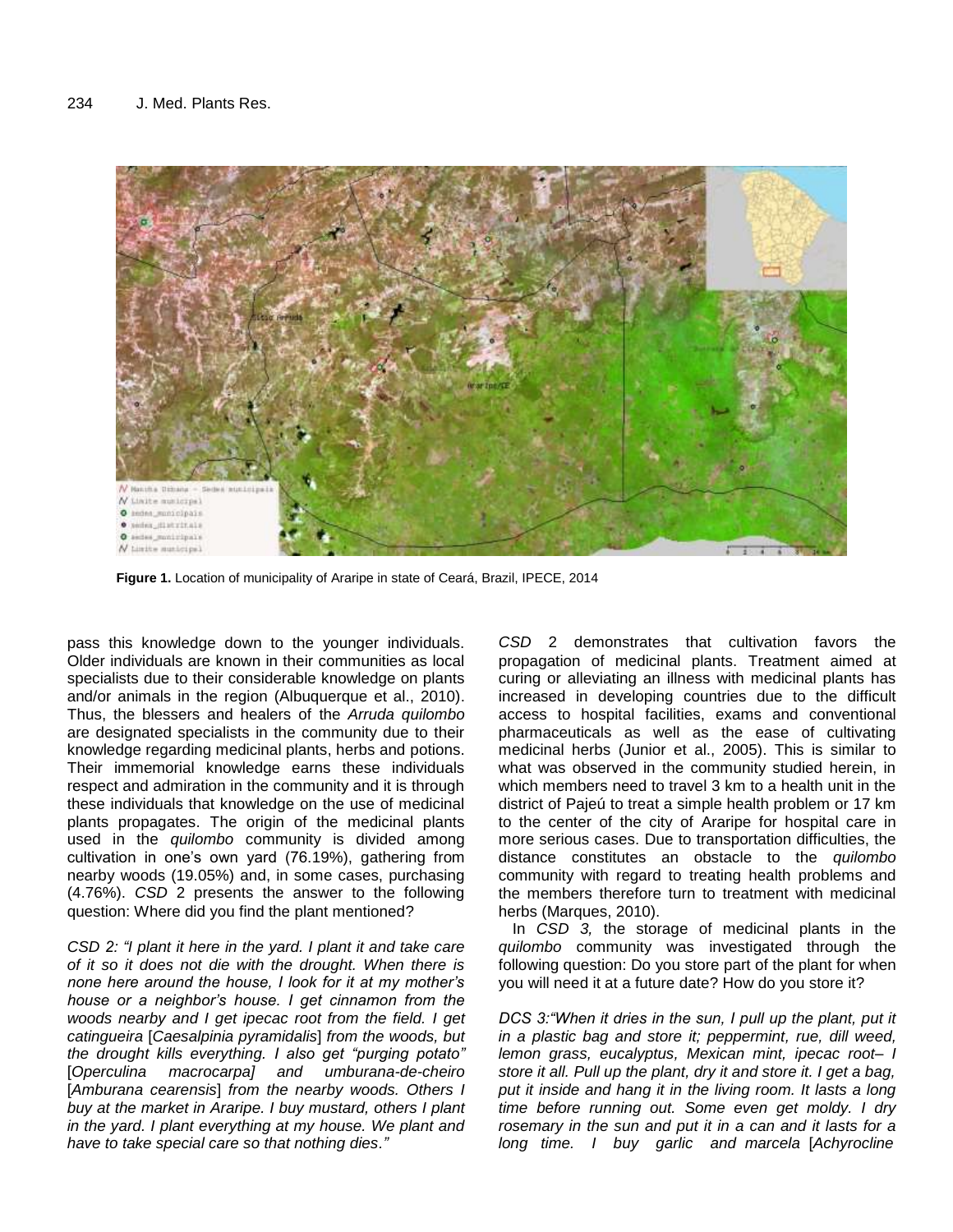*satureioides*]. *I put it in a plastic bottle and keep it for my whole life. I put others out to dry in the sun and store them for a very long time. I also store mallow, umburana* (*Amburana cearensis*) *in a bag for six months. I do not store other plants. I get them from the garden when I need them, because I always plant and have them in the garden or get them from the neighbor's yard. You just go to the plant, take the part you need and make the medicine."*

The drying and storage of medicinal plants is an issue of the utmost importance. If performed in an unduly manner, the active substance could be lost and pathogenic microorganisms could colonize the plant (Bochner et al., 2012). When drying and storage are performed in improper locations and/or in an inadequate fashion, fungi such as *Aspergilus flavus* and *Aspergilus parasiticus* can develop, which have toxic substances (aflatoxins), even small amounts of which can lead to the development of severe poisoning and liver cancer (Almeida, 2011). Fungi can contaminate vegetal tissue even before harvesting and subsequently develop due to a lack of quality with regard to cleaning and storage (Mendes, 1998). Therefore, care must be taken for the correct storage of herbs.

According to Mengue et al. (2001), medicinal plants should be stored in clean, dry places to avoid the proliferation of bacteria and fungi. Likewise, Jorge (2013) states that storage should only be for a short time to avoid the loss of active ingredients, which occurs through hydrolysis, metabolic degradation or degradation caused by light, enzymatic decomposition, degradation caused by heat, volatilization of essential oils and fungal contamination. Thus, medicinal plants should be dried well and stored in a dry, ventilated place in the absence of light and free of dust, rodents and insects. The author also states that medicinal plants should be stored in paper sacks or glass jars. Each species should have its packaging and a label with the name of the plant, date of collection, portion of the plant harvested and the name of the person who collected the material. If the species is aromatic, it should not be stored near other aromatic plants.

Packaging and storage means protecting the plant from infective agents and conserving its active substances, as medicinal plants should have adequate postharvest care to maintain the quality of the vegetal matter (Kffuri, 2011). The storage place should also be exclusive for this purpose or, if not, should at least be free of insects, odors, light, humidity, dust and radiation. Correct drying and storages allows a plant to last 10 to 12 months. Thus, one should chose a well-ventilated, shaded place for the drying process, which could be in flat layers that allows air circulation, such as on top of sieves, on top of cardboard boxes with holes or tied to a suspended rod (Jorge, 2013). Members of the *Arruda quilombo* community do not take due care with regard to the safe storage of medicinal plants. Most interviewees (57.14%) store plants in plastic bags and other places in the home (Figure 2) and do not establish an expiration date.

The Chi-square test was conducted to determine the strength of the possible association between storage and age. The result of this test was *X*² =0.7. Thus, no statistically significant association was found between how medicinal plants were stored and the age of the interviewee, which precludes the extrapolation of the result to the population.

*CSD 4* addresses adverse reactions and contraindications regarding the use of plant-based medicines. For such, the following question was posed: Can the medicine you mentioned cause any harm to someone's health?

*CSD 4- "It does good and it does not do any harm. Medicine from a plant is better than medicine from a drugstore. It makes us better. So, it does good and not harm. It does no harm at all."*

This discourse demonstrates the notion that natural products are good. This concept was found among 97.62% of the interviewees, who stated that medicinal plants offer no health risks because they are natural. The concept of "natural" employed by many individuals in relation to medicinal plants alludes to the belief that plants are healthy and do not release chemical substances (Mengue et al., 2001). Mistakenly, this concept has been disseminated in the population, leading to the risk of the occurrence of poisoning by medicinal plants that toxic chemical compounds as a defense against predators. The notion that a natural product is always healthy leads to the indiscriminate use and commercialization that is inadequately monitored by sanitation agencies (Araujo et al., 2014). The widespread notion that natural products cause no harm disregards the possibility of adverse reactions or toxicity and increases trust on the part of the population in religious beliefs despite the lack of proven efficacy (Rates, 2001). Medicinal plants can also act as xenobiotic agents that can activate the metabolism, with the effect manifested in a prolonged manner. Moreover, the non-identification of the toxic effect could lead to continual use, thereby compromising different systems of the body (Araujo et al., 2014). According to Almeida (2011), some species cause delayed harmful reactions in the organism due to the presence pyrrolizidine alkaloids, which, when ingested over a long period of time, cause liver and lung problems that can appear even years after use.

*CSD 5* addresses interactions stemming from the use of both plant-based medicine and conventional pharmaceuticals. For such, the following question was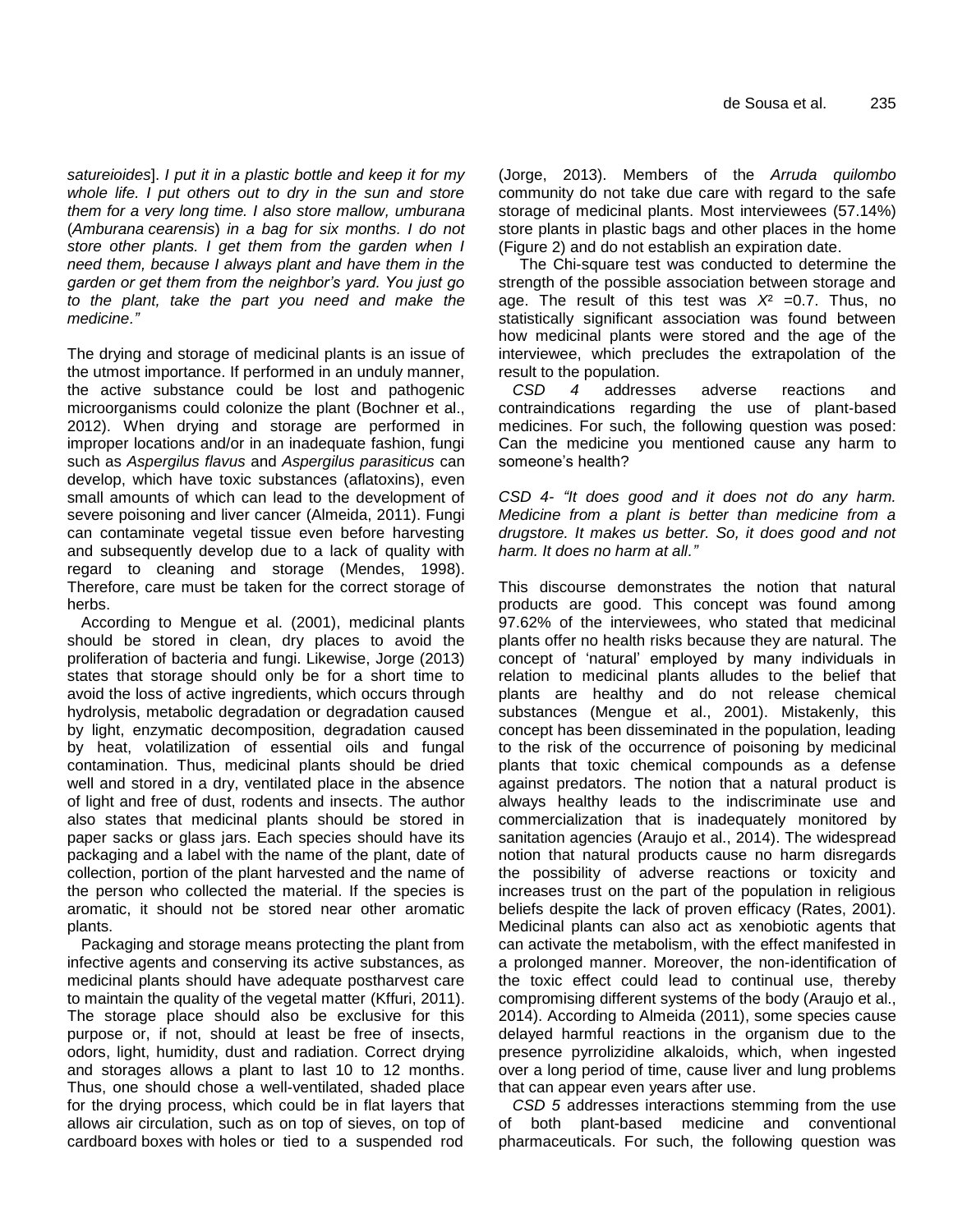

**Figure 2.** Storage of medicinal plants in *Arruda quilombo* community. A- Storage of seeds in plastic bottle with no label and with presence of insects; B- Storage in plastic bags with no label and exposed to humidity, light and dust; C- Improper storage on roof of interviewee"s residence; D- Improper storage on roof of interviewee"s residence (Source of photos: Gilmara Matias de Sousa).

posed: When you are sick, do you only take the plant medicine or do you take medicine from a drugstore?

*CSD 5- "I first take the plant medicine. If it does not work, I go to the hospital. But I rarely go to the hospital because the doctor gives you the wrong medicine. But I also take medicine from the drugstore. You cannot mix the two medicines, because it causes harm to your health. I sometimes take a pain medication from the drugstore. Other times I take the plant medicine. What you cannot do is mix a plant medicine with medicine from the drugstore. Otherwise, it will poison you. You can only mix them as an anointment. One hour after you take the plant medicine, you can take the drugstore medicine. I do not go to the doctor. Drugstore medicine does not work. Plant medicine is what is good."* 

This discourse demonstrates that the members of the *Arruda quilombo* community used their own plant-based

medications and conventional pharmaceuticals. The majority of the interviewees (66.66%) took both types of medications, 30.95% preferred plant-based medications and 2.38% primarily took conventional pharmaceuticals. However, 73.81% of the interviewees recognized the danger in consuming the two types of medication together, which is a positive point in the culture. Paiva et al. (2007) stress the importance of warning the population regarding the use of medicinal plants as medication, as the ingestion of the active chemical substance is equivalent to medication sold in pharmacies and medicinal plants therefore need to be considered medications with possible side effects. Addressing drug interactions, Junior et al. (2005) warn that some medicinal plants potentiate the effect of a pharmaceutical drug, whereas others may inhibit the effect. It should be noted that some medications are produced from medicinal plants, metabolized through the same pathways in the organism and transformed into the same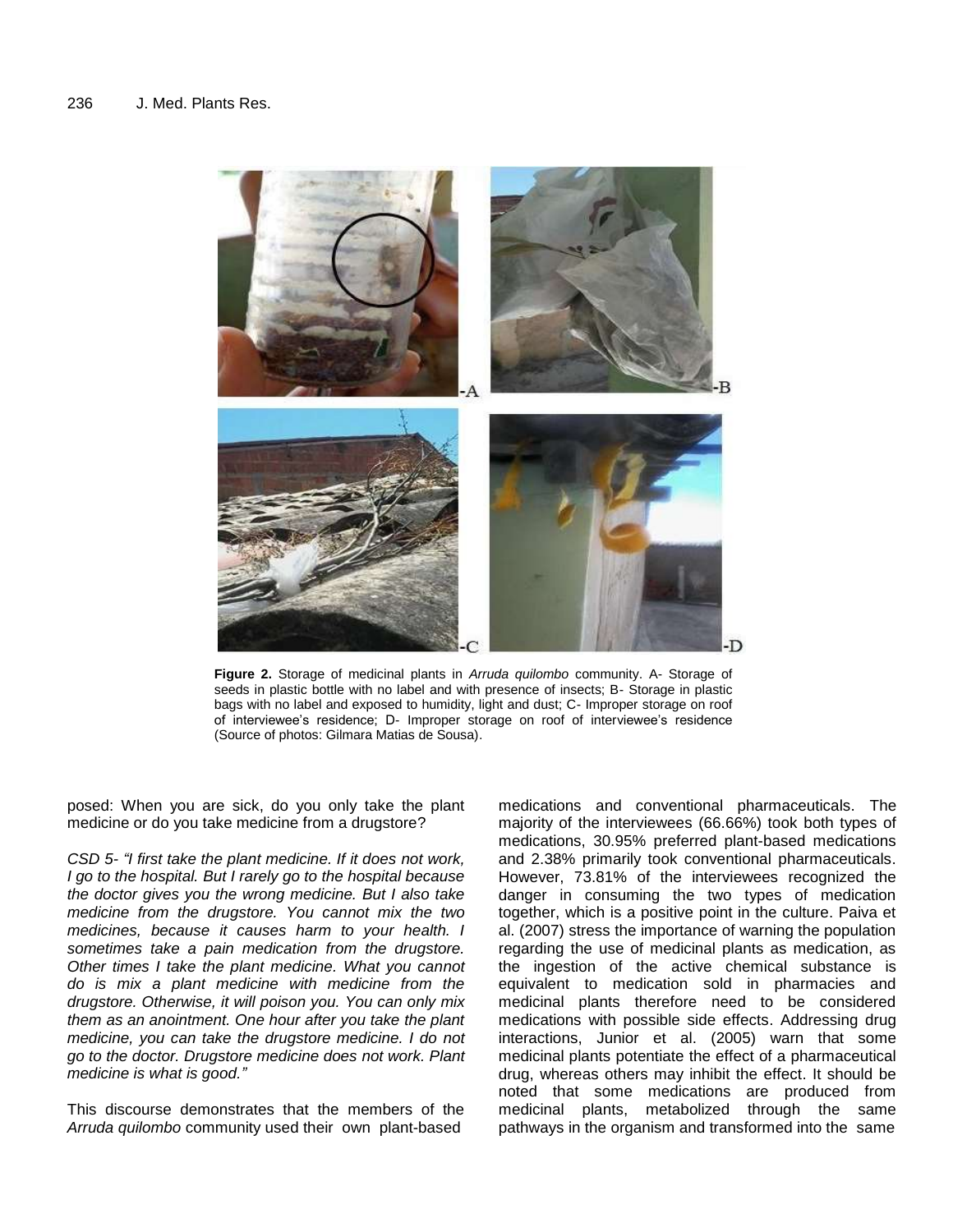substances. This was evidenced in *CSD 5*, when the community (71.43%) taking drugstore medication together with plant-based medicine had poisoning.

In CSD 6, the aim was to determine the administration of phytotherapeutic medications to risk groups. For such, the following question was posed: Can pregnant women, children and old people take plant medicine?

CSD 6: *"Yes, they can. Everyone can take it. There's no problem. Except pregnant women are not indicated because a pregnant woman is sensitive. Pregnant women do not take marcela, rue, "malva-sete-dor" [Plectranthus barbatus*]*, aroeira [Myracrodruom urundeuva] orlosna [Artemisia absinthium*] *because they are bitter and they could lose the baby. Bitter remedies cause miscarriages, but others do not do any harm. Everyone can take other medicine. Children and old people take everything. Pregnant women can only take rosemary and peppermint. Children and old people take everything. There's no problem. Children take everything, all the medicines. It does not cause any harm."* 

CSD 6 shows that the population in the *Arruda quilombo* is unaware of the danger of administering medication to children and elderly individuals. However, the discourse demonstrates concern for pregnant women, who are considered sensitive, and some active substances found in medicinal plants can cause miscarriage.

A total of 61.90% of the interviewees said that all age groups can take plant-based medicines without any restrictions. The danger in this thinking is the possibility of self-medication. In contrast, 38.10% of the interviewees reported concerns during pregnancy. Self-medication is dangerous for children and elderly individuals because these groups are more sensitive to poisoning (Samek, 2012). According to Kffuri (2011), infants and children require extra care and prudence should be exercised with regard to the ingestion of plant-based medication, which should preferably be prescribed by a specialist. Junior et al. (2005) stated that pregnant women and children are more sensitive to adverse reactions and therefore should not be submitted to treatment with herbal medicine. Regarding elderly individuals, Paula et al. (2012) reported that changes stemming from the aging process lead to greater sensitivity in the metabolism of drugs and poisoning in this age group can be lethal. In the statistical analysis of this variable, X² was larger than 0.05, indicating that the ingestion of phytotherapeutic medications by pregnant women in the community was not associated with the age of the interviewee.

# **Conclusion**

The findings of the present study demonstrate that the

*Arruda quilombo* community in the city of Araripe, Brazil, has vast knowledge of medicinal plants. A total of 97.62% of the community members believe that medicinal plants are healthy and cause no harm, but are unaware of due care required with regard to drying, storage and the safe administration of medicinal plants. The findings also demonstrate that the ingestion of plant-based medications in the *quilombo* community studied and the storage of medicinal plants are independent of the age of the interviewee. As medicinal plants play a unique role in the treatment of health problems in this traditional *quilombo* community and constitute a therapeutic alternative as a way to circumvent the transportation difficulties of reaching local healthcare centers, it is necessary to warn the members of this community with regard to the postharvest storage and use of medicinal plants. Thus, the present study is of fundamental importance, as it offers a unique portrait of the use of medicinal plants by a traditional *quilombo* community and demonstrates the need to disseminate knowledge produced in the academic setting regarding safe postharvest methods and the administration of medicinal plants to these communities so that they may enjoy the benefits of biodiversity without harming their own health.

# **CONFLICT OF INTERESTS**

The authors have not declared any conflict of interests

#### **REFERENCES**

- Albuquerque UPD, Lucena RFPD, Cunha LVFCD (2010). Methods and technique of ethnobiological and ethnoecological research.  $1<sup>st</sup>$  ed. recife: NUPEEA, v. 1.
- Almeida MZD (2011). Medicinal plants. 3<sup>rd</sup> ed. salvador: EDUFBA, v. 1.
- Araujo EJFD, Araujo DYMLD, Freitas RMD, Ferreira PMP (2014). Toxicological aspects of the medicinal plant Caseira sylvestris Swart: Literature review. Rev. Ciênc. Farm. Básica Appl. 355-361.
- Arnous AH, Santos AS, Beinner RPC (2005). Medicinal plants of household use – folk knowledge and interest in community cultivation. Rev. Esp. Saúde 6(2):1-6.
- Bochner R, Fiszon JT, Assis MA, Avelar KES (2012). Problems associated with the use of medicinal plants sold in the marketplace. Rev. Bras. Pl. Med.14(3):537-547.
- Brito AF, Silva GA, Figueira ACG (2012). Evaluation of the toxicity of Brazilian medicinal plants through a bioassay with Artemia salina. Jor. Pes. Ini. Cient. 3(1):11-23.
- Davies LF, Kassler MS (2015). Environmental appropriation in the system of biotechnological patents and the perspective of the inclusion of traditional knowledge as a right. Rev. Elet. Dir. Polit. 1(10):1-16.
- Freitas AVL, Coelho MFB, Maia SSS, Azevedo RAB (2012). Medicinal plants: An ethnobotanical study of yards of the Cruz community, São Miguel, Rio Grande do Norte, Brasil. R. Bras. Bioci. 20(10):48-59.
- Instituto de Pesquisa e Estratégia Econômica do Ceara (IPECE) (Research and Economic Strategy Institute of Ceará) (2014). Basic Municipal Profile. 1<sup>st</sup> ed. fortaleza: SEPLAG, v 1.
- Jorge SDSA (2013). Medicinal plants: Collections of knowledge. 1<sup>st</sup> ed. mato grosso: AGRONOMIAUFS, v 1.